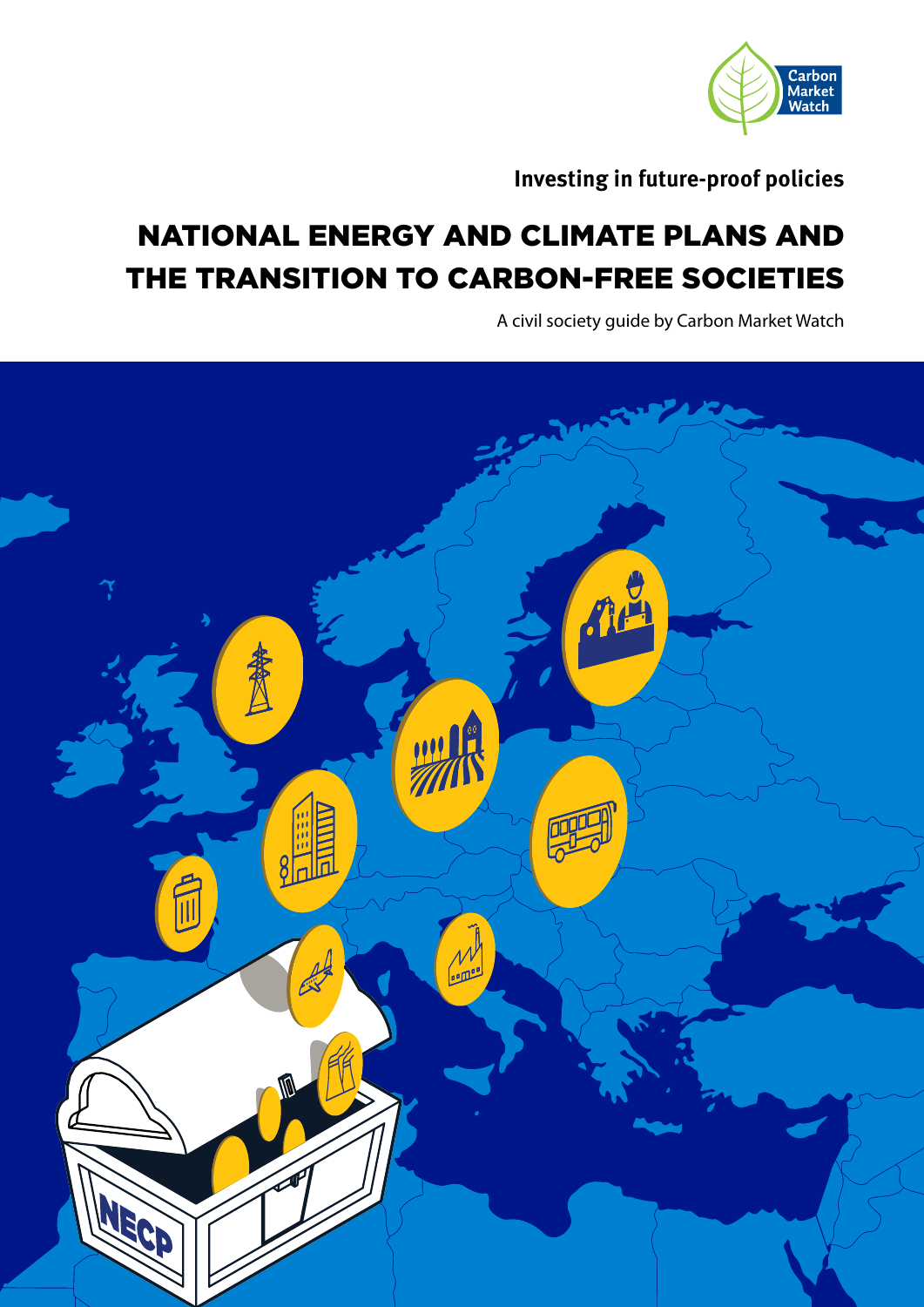# **Introduction**

In the coming time, Member States will need to develop National Energy and Climate Plans **(NECPs)**, in collaboration with stakeholders, to show how they plan to meet their 2030 climate and energy commitments. This provides an opportunity for civil society to help shape the key national decisions for the next decade and to ensure that they are aligned with the goals of the Paris Agreement.

This guide to NECPs outlines the EU's 2030 climate and energy framework, and specifically the EU's two main climate instruments (the EU's Emissions Trading System and the Climate Action Regulation). It brings forward ideas for input to the NECPs to maximize the low-carbon potential of Europe's two main climate instruments, although the effectiveness of these climate legislations also depends on additional measures being adopted at the national level, and included in the NECPs, to enable the transition to carbon-free communities.

This guide also explains what should be covered in the NECPs, the process for establishing NECPs and the opportunities for civil society and local authorities to input to their development. We hope this guide can help empower actors across Europe to engage in the finalisation of NECPs, in order to ensure that these plans are effective tools for the EU's sustainable transition.

# **Overview: the EU's 2030 climate & energy framework and NECPs**

The EU's 2030 climate and energy framework sets out the targets, rules and governance system in relation to greenhouse gas emission reductions, energy efficiency and renewables. While this overarching framework is important, the actual impact of these targets on driving the transition to net-zero societies will depend on the specific policies adopted by each Member State. These specific policies will be detailed in the National Energy and Climate Plans (NECPs).

The EU's 2030 climate and energy framework sets out three key targets for the year 2030 as a stepping stone to achieving net-zero societies:

- 1. At least 40% cuts in domestic greenhouse gas emissions (from 1990 levels).
- 2. At least 32% share for renewable energy.
- 3. At least 32.5% improvement in energy efficiency.

**Summary:** Overview of the process followed for establishing the NECP **Targets:** Description of national climate and energy targets **Policies:**

Several legislative proposals will help the EU and its Member States achieve these targets. In the case of meeting the EU's 2030 climate target, there are two main instruments:

The EU Emissions Trading System **(EU ETS)** covering emissions from the power, industry and aviation sectors. These emissions need to be cut by 43% compared to 2005.

Climate Action Regulation **(CAR)** (formerly known as Effort Sharing Regulation **- ESR**) cover the emissions from the building, transport, agriculture and waste sectors by setting out binding national climate targets. These emissions need to be cut by 30% compared to 2005.

A governance system has moreover been established to help deliver the Energy Union and Paris Agreement. The Governance Regulation sets out the planning and reporting requirements that allow the EU to track if the national actions are sufficient to collectively achieve the above targets.

Under the Governance Regulation, EU countries will need to develop National Energy and Climate Plans **(NECPs)** to show how they plan to meet their climate and energy commitments. The plans will cover ten-year periods, and the first final plans covering the 2021-2030 period will need to be submitted by the end of 2019, and updated after 5 years.

NECPs have the potential of turning the Paris Agreement into tangible actions, act as capital raising instruments and involve citizens and civil society in key issues of the climate transition that will affect us all. Critical decisions will need to be tackled in the NECPs, in relation to e.g. city planning, agricultural subsidies, public transport infrastructure, building renovations and waste collection. These decisions will determine not only how many greenhouse gas emissions will be cut up to 2030, but, most importantly, can also set in motion the transition to carbon-free societies. The experience and expertise of civil society and local authorities on all these issues are important to enable NECPs to fulfill their role as implementation tools of the Paris Agreement.

#### **Overview of the content of an NECP**

The first NECP covers the period 2021-2030 bearing in mind the longer-term perspective and consists inter alia of the following sections:

- Description of the planned foreseen policies as well as an overview of investments needed to meet the targets
- Description of the current situation of the 5 dimensions of the Energy Union<sup>1</sup> with already existing policies
- A description of the barriers on delivering the targets related to renewable energy and energy efficiency

**Impacts:** 

- Assessment of the impact of planned policies to meet the targets including their consistency with the Paris Agreement objectives and the long-term strategies
- The macroeconomic and (to the extent feasible) health, environmental and social impact of the planned policies (+methodology)
- Projections for each of the 5 dimensions of the Energy Union to result from both existing and planned policies

# **NECP timeline and consultation process**

The timeline of developing and implementing NECPs is as follows:

**By 31 December 2018:** Member States prepare and submit to the Commission a draft of the NECP

**By 30 June 2019:** The Commission may issue recommendations on the draft plans

**By 31 December 2019:** Member States notify to the Commission their final NECP covering the 2021-2030 period, as well as a summary of the public's views

**By 15 March 2023:** (+ every 2 years thereafter) Member States shall report to the Commission on the status of implementation of their NECP (*Progress Report*), including progress on reaching the targets, updates on policies and measures, and projections

**By 30 June 2023:** Member States submit a draft update of the NECP to the Commission or justify that the current plan remains valid

**By 30 June 2024:** Member States shall notify to the Commission a (final) update of the NECPs unless they have justified that the current plan remains valid

An important element of the development process for NECPs is the active dialogue between all members of society, including local authorities, academia, civil society organisations, the private sector and the general public. The Governance Regulation lays out the ground rules for such process and inter alia includes the following rules for public consultations:

- Member States need to ensure **early and effective opportunities for public participation** in the preparation of the final national climate plans well before their adoption.
- Member States need to make the draft and final NECPs **publicly availabl**e, as well as the NECP Progress Reports, the national projections and relevant assessments of the costs and effects of national policies. • Member States must set **reasonable timeframes** allowing sufficient time for the public to be informed, partici-
- pate and express its views.
- Member States need to establish a **Multilevel Climate and Energy Dialogue** where local authorities, NGOs, business, investors and the general public can actively engage and discuss the climate and energy policy scenarios, and review progress. NECPs could be discussed within such a dialogue, but this is not a requirement.

- 
- 
- 
- 
- 
- 
-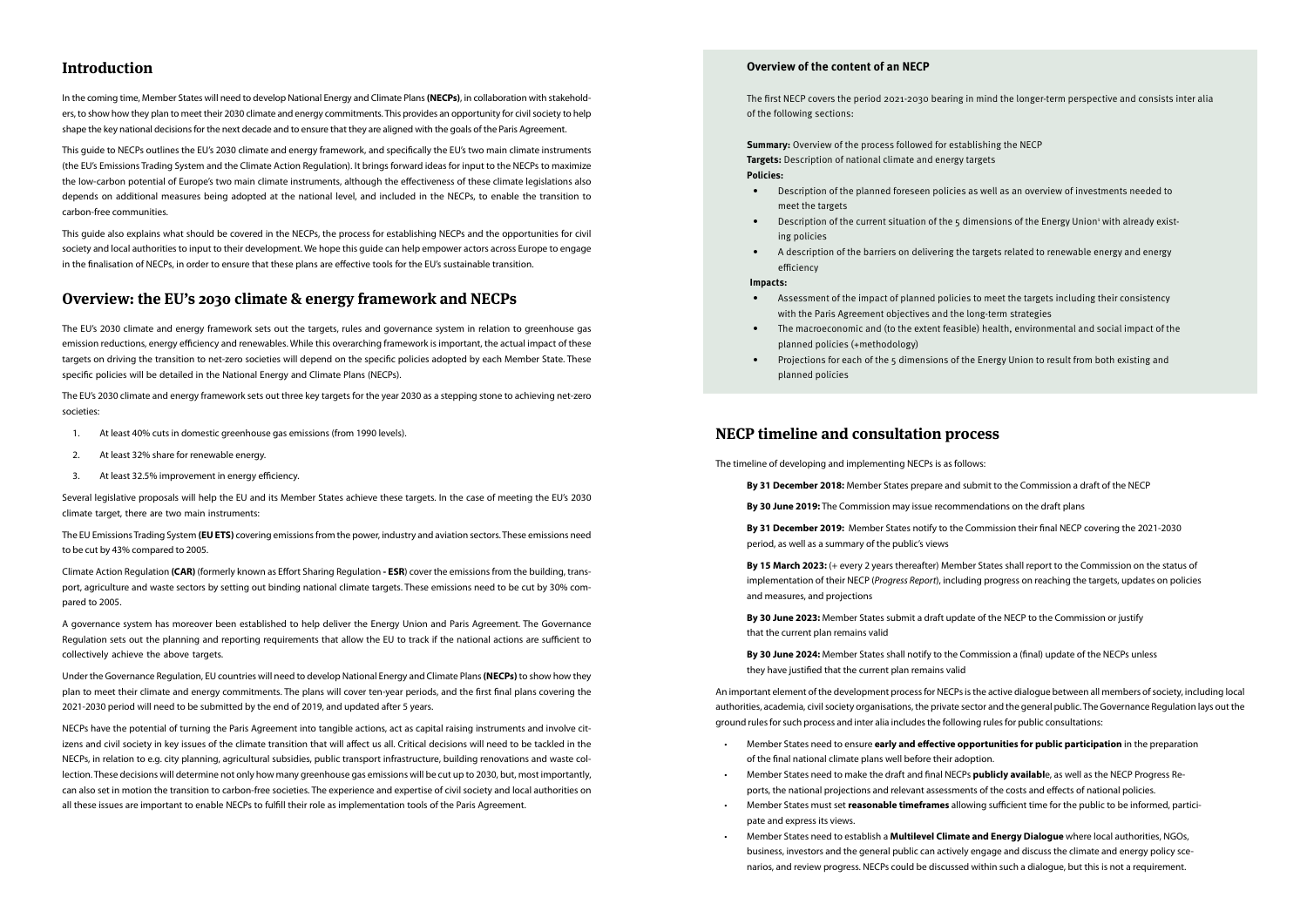In order to ensure that the transition to net-zero societies through the NECPs truly contributes to a societal shift, opportunities to involve the public should be at least as inclusive as the Governance Regulation lays out. Engaging in a dialogue with all stakeholders is imperative for effective policymaking, to ensure that the measures put forward can count on public support, and to guarantee proper implementation. It is not just an obligation, but a condition to ensuring that communities, local leaders, businesses, and NGOs are engaged in the emission reduction efforts that will affect all layers of society.

It is equally important that civil society and other stakeholders participate in the process of the development and implementation of NECPs, and actively put forward their expertise and suggestions for measures that enable the shift to sustainable and climate-friendly communities.

# **Introduction to Climate Action Regulation (CAR)**

Under the Climate Action Regulation, the EU-wide GHG reduction effort is shared between all the EU Member States. This is done mostly on the basis of a country's wealth as measured by GDP per capita. The wealthiest Member States need to reduce their emissions by 40% below 2005 levels by 2030 and the poorest is allowed to keep its 2005 emissions stable until 2030. These national targets add up to an overall 2030 target of -30% compared to the 2005 emission levels for the EU as a whole.

The CAR covers the emissions from the transport, buildings, agriculture, small industry that don't fall under ETS and waste sectors. The CAR sets an overall GHG reduction target for the sectors it covers, but it does not specify where, how and with what policies a country should reduce its emissions. The choice of measures is therefore the responsibility of each Member State, although existing and new EU policies, such as CO2 standards for cars and trucks and the Energy Performance of Buildings Directive, will help Member States to achieve their targets.

The ESR sets climate targets for each year in the 2021-2030 period, prescribing the amount of greenhouse gases a Member State is entitled to emit annually. This is called the Annual Emission Allocation **(AEA)**. Member States have an obligation to keep their GHG emissions below their Annual Emission Allocations.

To make it less costly to comply with these climate targets, Member States are allowed to make use of different flexibilities, such as borrowing AEA units from following years or trading emission reduction units with each other. Certain flexibility mechanisms, however, undermine the zero-carbon transition of the CAR sectors by allowing more greenhouse gases to be emitted in these sectors up to 2030, thereby postponing climate action. This applies for example to the flexibilities with the EU ETS and the land use sector, and the flexibility that allows the use of pre-2020 surplus. They, therefore, amount to *'loopholes'*.

## **Explanation of the different loopholes in the Climate Action Regulation**

#### **EU ETS loophole**

Nine Member States are allowed to use a total of 100 million allowances from the oversupplied EU carbon market to meet their CAR climate targets. Not only would this increase emissions covered by the CAR, but it could also lead to higher overall emissions up to 2030 and leaves countries with lower auctioning revenues.

#### **Land use loophole**

All Member States can use a total of 280 million credits from the land use and forestry sector in order to allow more emissions in the CAR sectors. Relying on credits from planting trees is troublesome as these carbon sinks can be reversed at any time when trees are cleared and burned. Emissions from fossil fuels, on the other hand, stay in the atmosphere for centuries.

#### **Hot air loophole (safety net reserve)**

Certain Member States may benefit from a total of 105 million extra credits from their pre-2020 surplus provided that the EU as a whole meets its 2030 climate target. This would reward countries lagging behind their 2030 target, risks widening the divergence of per capita emissions in Europe and could stall climate action.

The tale below gives an overview of the required national emission cuts (in Mt CO2e) in the 2021-2030 period as a result of the CAR. The table shows that there can be a big difference between the minimum and maximum emission cuts, with the difference being equal to the maximum amount of loopholes countries can use (still excluding the hot air loophole). Member States hence







+ Hot Air allowed + Loopholes allowed 2030 CAR target of -30% Compatible with Paris Agreement 2030 CAR target increased to > -45%

Aligning the EU's largest climate instrument –covering 60% of the Europe's greenhouse gas emissions, with the Paris Agreement

# 2030 CLIMATE ACTION REGULATION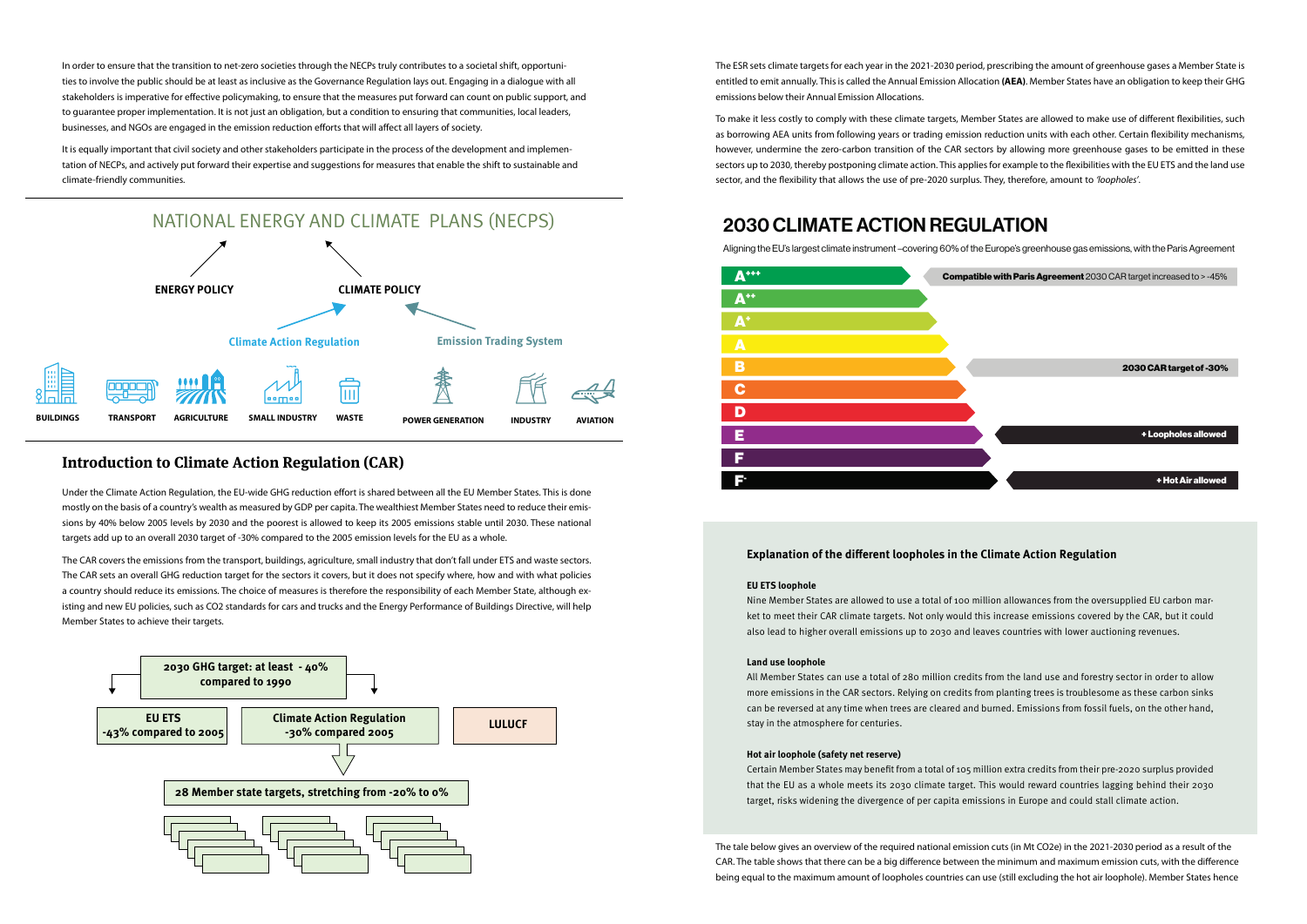have a choice between investing in future-proof policies that enable the zero-carbon transition and achieve maximum emission cuts, or delaying urgently needed action by using the loopholes that have been built into the law.

#### **Recommendations for input to the NECPs:**

**Member States should not make any use of the CAR loopholes and focus on investing in future-proof policies** in order to set in motion the transition to a net-zero transport, building, agriculture and waste sector. The targets under the CAR are minimum requirements - **Member States should go beyond their CAR climate targets to unlock the benefits associated with the net-zero transitio**n, such as cleaner air, more livable cities, healthier food and warmer homes.

#### **Table 1: Emission cuts in the 2021-2030 period (Mt CO2e) as a result of the CAR**

| <b>Country</b>        | 2030 target | Min. emission cuts <sup>2</sup> | Max. emission cuts <sup>3</sup> |
|-----------------------|-------------|---------------------------------|---------------------------------|
| Belgium               | $-35%$      | 53                              | 73                              |
| <b>Bulgaria</b>       | $-0%$       | $-46$                           | $-40$                           |
| Czech Republic        | $-14%$      | $-35$                           | $-28$                           |
| Denmark               | $-39%$      | 11                              | 33                              |
| Germany               | $-38%$      | 210                             | 232                             |
| Estonia               | $-13%$      | $-3$                            | $-2$                            |
| Ireland               | $-30%$      | 13                              | 59                              |
| Greece                | $-16%$      | $-103$                          | $-96$                           |
| Spain                 | $-26%$      | $-67$                           | $-38$                           |
| France                | $-37%$      | 176                             | 234                             |
| Croatia               | $-7%$       | $-18$                           | $-16$                           |
| Italy                 | $-33%$      | 85                              | 96                              |
| Cyprus                | $-24%$      | 0,04                            | 0,6                             |
| Latvia                | $-6%$       | $-7$                            | $-3$                            |
| Lithuania             | $-9%$       | $-13$                           | $-4$                            |
| Luxembourg            | $-40%$      | $18\,$                          | $22$                            |
| Hungary               | $-7%$       | $-68$                           | $-59$                           |
| Malta                 | $-19%$      | $-0,25$                         | $-0,03$                         |
| Netherlands           | $-36%$      | 70                              | 105                             |
| Austria               | $-36$       | 15                              | 29                              |
| Poland                | $-7%$       | 39                              | 69                              |
| Portugal              | $-17%$      | $-50$                           | $-44$                           |
| Romania               | $-2%$       | $-61$                           | $-37$                           |
| Slovenia              | $-15%$      | $-6$                            | $-4$                            |
| Slovakia              | $-12%$      | $-6$                            | $-3$                            |
| Finland               | $-39%$      | $-2$                            | 10                              |
| Sweden                | $-40%$      | $-2$                            | 12                              |
| <b>United Kingdom</b> | $-37%$      | $\mathbf 0$                     | 18                              |
| <b>Total</b>          | $-30%$      | 205                             | 621                             |

# **Introduction to the EU ETS**

The EU ETS covers over 11.000 installations from the power generation and manufacturing industry sectors and aircraft operators. It is designed as a 'cap-and-trade' system; it puts a limit (a 'cap') on the total volume of greenhouse gas emissions that certain installations can emit and allows installations to trade emission permits with each other. The system follows the 'polluter pays principle', meaning that the costs of pollution should be borne by those who create it.

The installations covered under the EU ETS receive or buy emission permits, which are called European Union allowances **(EUAs)**. For each allowance, they can emit 1 ton of CO2. The overall cap is reduced each year, which means that less allowances are available and therefore emissions are reduced over time.

Under the EU ETS, emission allowances are **allocated** in two ways: auctioning and free allocation. The default method is auctioning, as this best ensures the efficiency, transparency and simplicity of the system and creates the greatest incentive for clean investments. Auctioning means that companies must buy their emission allowances at an auction. The power sector needs to buy their emission allowances from auctions or from other participants.

Industrial sectors, such as steel, cement and chemicals, on the other hand, get their emissions allowances for free. This is done out of fear that industrial installations might move their production to other countries with less stringent climate policies to lower their production costs. This might increase emissions at the global level and is hence also called **'carbon leakage'**. Industries that are supposedly at risk of 'carbon leakage' are allocated 100% free emission allowances. After 2020, up to 95% of industry emissions are considered at risk of 'carbon leakage'. The remaining industries that are not considered to be at risk, will see their free allocation reduce from 30% to zero by 2030.

### **Pitfalls of free allocation**

To date there has been **no compelling evidence for 'carbon leakage'**. Studies have found that the impact of more ambitious EU climate action on trade would be 'limited'.4 The Paris Agreement and the worldwide move towards carbon pricing makes 'carbon leakage' extremely unlikely in the future, also without any free allocation.

**EU governments lose out on public funds.** Free allocation reduces the share of allowances that Member States can sell in auctioning and raise revenues from. This means that these governments lose out on public funds. Heavy industry is set to receive free emission allowances worth up to €170 billion over the next decade under the revised 'carbon leakage' rules. This implies a substantial transfer of money from taxpayers to industry.

**Industry is able to make windfall profits.** A study CE Delft shows that industry across Europe has earned a €25 billion pollution windfall from 2008 to 2015, as a result of free allocation under the EU ETS. The sum netted by industry over the period is more than 10 times the amount the EU has spent on innovation under the EU ETS.5

**Free polluting does not give an incentive for industry to decarbonise** and invest in innovation. In 2017, for example, industrial emissions rose by 2% and emissions are not projected to go down in the coming years. The result is that certain European industries have fallen behind the global average in carbon efficiency and saw their competitive advantage decrease. Phasing-out free allowances can help give a financial reward for innovation and helps redirect investments.

Over 40% of the total amount of emission allowances will be auctioned in the post-2020 period. The revenues from selling these allowances at auction will be distributed to Member States, except for around 750 million allowances that will be set-aside to finance two funds: the Innovation Fund and the Modernisation Fund. The Innovation Fund, financed through the auctioning of at least 450 million allowances, will be used to incentivize the development of new low-carbon technologies in the power and industry sectors. The Modernisation Fund will be set up to support lower-income countries in modernizing their energy systems and is financed through auctioning 2% of the total number of allowances. Member States should use at least half of the remaining revenues to provide financial support to domestic and international climate action and to promote the just transition. They can also use the **auctioning revenues** to subsidize industry's higher electricity costs as a result of the carbon price.

Since 2011, the EU ETS has suffered from an oversupply of emission allowances due to the economic recession, the inflow of carbon offsets and an inadequate climate target. This has depressed carbon prices: after having traded at almost €30 per ton of CO2 in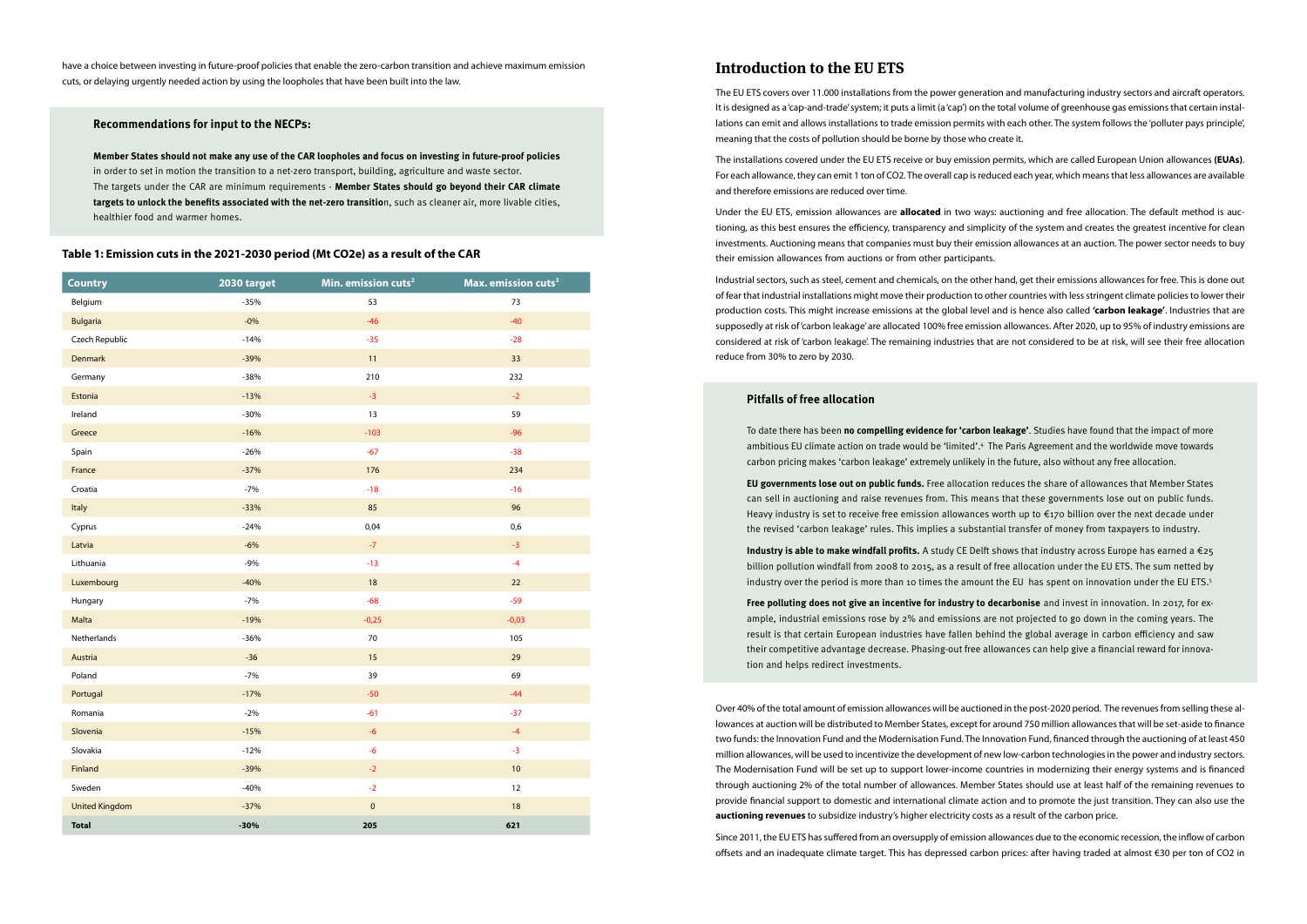2008, the EUA price fell below €3 in 2013 and stayed below €10 until 2018. This is far below the price levels that scientists think are required to achieve the Paris climate goals<sup>1</sup>.

Between 2015 and 2018, EU policymakers **revised the EU ETS** to make it fit for the post-2020 period and tackle the surplus of emission allowances that has plagued the system in the past years.

As part of the revision, the linear reduction factor (**LRF**) by which the overall cap is reduced each year, will be increased from 1.74% to 2.2%. This would bring the EU's 2030 climate target of overall 40% greenhouse gas emission reductions in sight, but it is nowhere near consistent with the Paris climate goals. With the 2.2% factor, emissions in the power and industry sectors reach net-zero by 2058 only, while a Paris-compliant pathway requires a phase out of emissions by 2040 (i.e. a linear reduction factor of 4.2%).

The revision furthermore introduced measures to tackle the **oversupply** of emission allowances. The temporary storage for excess allowances, the Market Stability Reserve, will take in 24% of the overall surplus per year until 2023, i.e. double the previously agreed percentage. Excess emission allowances will moreover be annually cancelled from 2023 onwards, which could lead to the cancellation of up to three billion allowances by 2030. Member States will also be allowed to cancel emission allowances associated with the retirement of power plants, so these allowances cannot be used to increase emissions elsewhere or in the future.

As a result of these measures, **prices** under the EU's carbon market have lately risen to €20 for the first time in years, though they are still barely half of what is needed to reach the Paris climate goals. Several governments, including France and the Netherlands, are therefore contemplating the introduction of a carbon floor price. A minimum carbon price would avoid the situation in which polluting is too cheap, could accelerate the shift away from coal and create a tipping point for the phase-out of fossil fuels in other sectors and jurisdictions.

#### **Recommendations for input to the NECPs:**

- **• Member States should cancel allowances from retired (coal) power plants** in order to create a virtuous cycle in which the lower supply drives up the carbon price, making remaining coal plants economically unviable and accelerating their closure.
- Despite the recent rise, the carbon price under the EU ETS is still far below the damage that pollution causes to societies. **Member States should hence introduce a carbon floor price at the national or regional level** to spur the energy transition and safeguard against future drops in price levels.
- **• Member States should use all their auctioning revenues to support more climate action** at the domestic and international level, and to promote the just transition. No subsidies should be provided to encourage the use of high-carbon electricity by industries.
- **• Industry should receive an incentive to reduce emissions by phasing out free allowances, and Member States should support industrial innovators** by creating markets for low-carbon products through public procurement, and by reducing the risks and capital costs of net-zero carbon projects.

# **Engaging with NECPs: potential issues and recommended solutions**

The previous sections have provided an explanation of the EU's overall 2030 climate and energy framework, the importance of additional national measures to be detailed in NECPs, and the process and timelines for developing NECPs. NECPs can only be successful tools for the climate-friendly transition if there is broad and effective engagement from actors across the society. However, civil society and other stakeholders can run into certain difficulties when engaging with NECPs. Below we list three problems that might occur in the development of NECPs, as well as possible responses to these situations.

1 The High-Level Commission on Carbon Prices (2017) estimated that prices of at least US\$40-80/tCO2 are required by 2020 and US\$50-100/tCO2 by 2030, see [here](https://static1.squarespace.com/static/54ff9c5ce4b0a53decccfb4c/t/59b7f2409f8dce5316811916/1505227332748/CarbonPricing_FullReport.pdf)

#### **1. My government is late with drafting its NECP**

Member States need to develop their draft NECPs by the end of 2018, and submit their final NECPs by the end of 2019. That basically means that governments should start drafting their NECPs immediately, if they have not already done so.

It might happen that your government is late with drafting its NECP. Ideally this does not happen, but if for whatever reason a country fails to develop and submit its NECP in time, there are certain actions that could be taken:

- Write to your government representatives to ask about the status of the (draft/final) NECP development, and the opportunities for public participation, pointing out the requirements of the Governance Regulation.
- Build a coalition with other groups to put pressure on the government to develop the NECP, e.g. investors, trade unions, health organizations, progressive businesses, consumer groups, youth organisations and local authorities. The NECP is a detailed plan of action for the coming decade and multiple groups will have an interest in the timely development of such a climate and energy plan to guide investments and prepare for the transition.
- If the above does not work, write to the European Commission (directly or via Members of the European Parliament) to make EU officials aware of the delays in the development of the NECP and to request follow-up action. Seeking legal action can also be examined.



#### **2. There is no (adequate) public consultation**

The Governance Regulation sets out binding requirements for public consultations on NECPs that need to be followed. However, countries might not adhere to these rules and fail to establish a proper stakeholder consultation that is comprehensive, timely and makes the necessary documents publicly available. If this is the case, and if the above actions under situation 1 have not worked, an alternative NECP could be developed and launched.

The development of an alternative NECP allows you to indirectly put forward suggestions for the NECP, even if a formal consultation process is lacking. An alternative NECP can be developed in collaboration with other stakeholder groups, such as local authorities, progressive businesses, investors and trade unions, to demonstrate multi-level support for the measures put forward in the alternative plan.

An accompanying media strategy to launch the alternative 'citizen-centered' climate and energy plan helps to generate public exposure and support for the suggested measures and can add additional pressure on the government to take the suggestions on board in the development of the NECP.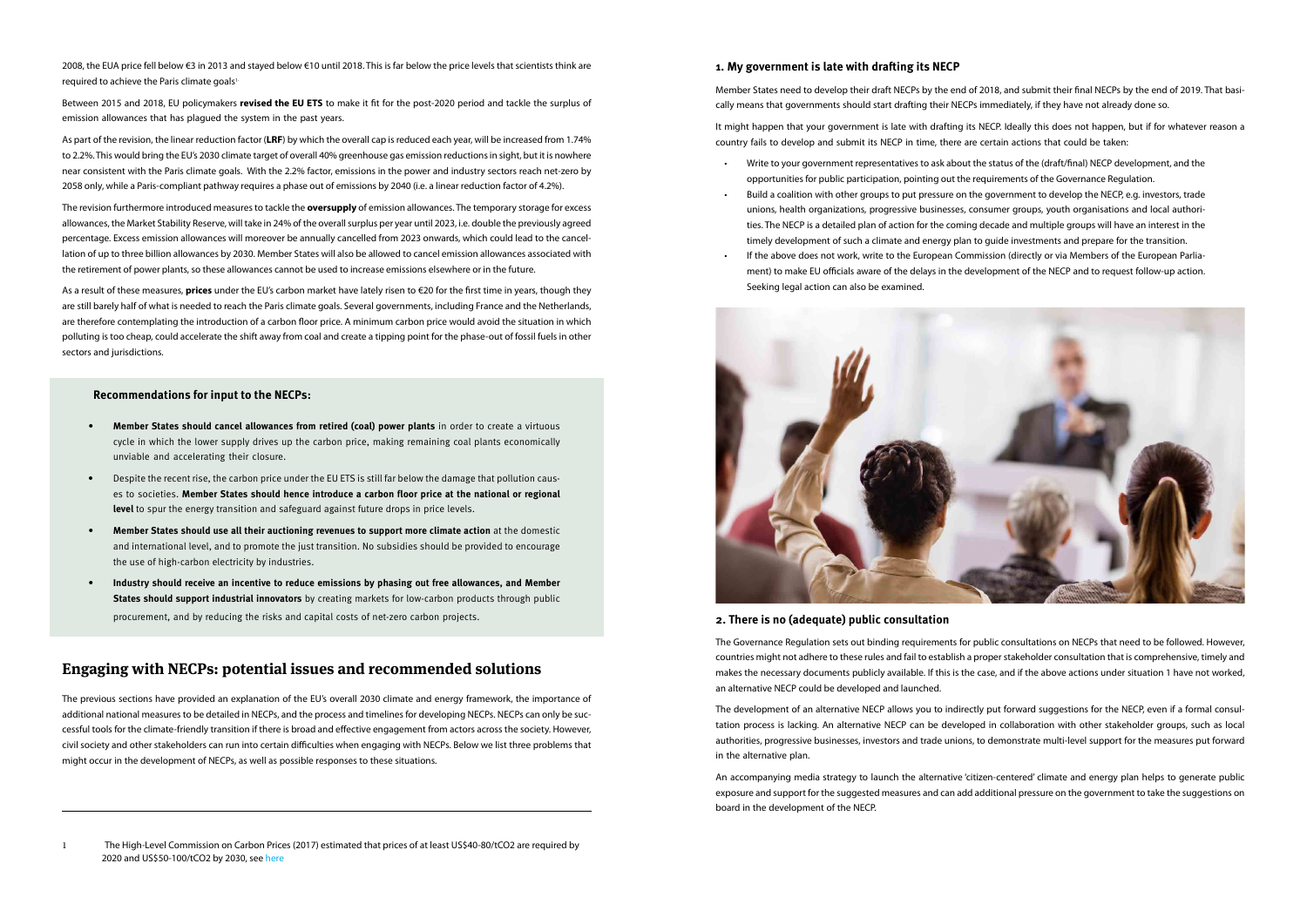#### **Using alternative NECPs to influence policy: the example of Legambiente in Italy**

In December 2017, the Italian government adopted a revised National Energy Strategy (NES) to pave the way for the design of the new NECP, first draft of which is due by December 2018. In order to positively influence the reviewed NES, leading Italian environmental organization Legambiente, produced an alternative version of the energy strategy proposed by the government. The "shadow National Energy Strategy", as Legambiente calls it, used the same model utilized in the official NES, and showed that more ambitious targets were both technically and economically feasible. Thanks to this contribution during public consultations, the Italian government set earlier targets for phasing out Italian coal power plants, moving up the deadline to 2025 instead of 2030, as initially proposed.

A taskforce of experts from the Ministry of Environment and Economic Development, coordinated by the Prime Minister cabinet, is currently working on the first draft of Italy's NECP. A public consultation is envisaged to take place before the adoption of the plan. "Building on the positive experience of the NES revision, we are now preparing to contribute to the next public consultation on the NECP", according to Mauro Albizio (European Affairs Director, Legambiente). In order to do so effectively, Legambiente is working on an alternative NECP and building a High Ambition Coalition - a joint platform in collaboration with other environmental/social NGOs, proactive businesses and local authorities aimed at forming a broad alliance in support of an ambitious NECP. Furthermore, Legambiente is planning to use awareness campaigns such as «Comuni Rinnovabili (Municipalities for Renewables)» and "Civico 5.0 (Energy efficiency in buildings)" to raise citizens pressure on the government to step up climate ambition.

With the help of these actions, Legambiente sets out to demonstrate that through a concrete and ambitious NECP, Italy has the potential to achieve greenhouse gas emission reductions of at least 55% by 2030 and achieve full decarbonization by 2040.

#### **3. The NECP is too technical / I don't know how to input**

The measures and projections in NECPs can be quite technical and detailed, which can make it seem cumbersome and difficult to input into the public consultation. This should however not act as a disincentive for participating in the NECP consultation with more qualitative analysis of outputs and process.

In essence, an NECP needs to outline the plan for the next decade to put countries on track to meeting the Paris Agreement goals. It should hence show what measures the country is planning to future-proof the society, and the impact of these measures in terms of emission reductions, as well as the health, economic and social impacts.

The plans should include measures related to city planning, food consumption, public transport and cycling infrastructure, building renovations, waste collection and forestry management. These plans will therefore affect investments, behaviors, travel styles, working environments and the way we produce and consume goods. Input by civil society, local authorities or other stakeholders on these issues is critical if these plans are to be successful in managing the climate-friendly transition.

#### **Read more**

**European climate policy guide: Vol 1 – EU ETS:** 

<https://carbonmarketwatch.org/publications/european-climate-policy-guide-vol-1-eu-ets/> **European climate policy guide: Vol II – EU Effort Sharing Regulation:** [https://carbonmarketwatch.org/publications/european-climate-policy-guide-vol-ii-eu-effort-sharing-regula](https://carbonmarketwatch.org/publications/european-climate-policy-guide-vol-ii-eu-effort-sharing-regulation/)[tion/](https://carbonmarketwatch.org/publications/european-climate-policy-guide-vol-ii-eu-effort-sharing-regulation/)

**EU Climate Leader Board – Where countries stand on the Effort Sharing Regulation:** [https://carbonmarketwatch.org/publications/eu-climate-leader-board-where-countries-stand-on-the-effort](https://carbonmarketwatch.org/publications/eu-climate-leader-board-where-countries-stand-on-the-effort-sharing-regulation/)[sharing-regulation/](https://carbonmarketwatch.org/publications/eu-climate-leader-board-where-countries-stand-on-the-effort-sharing-regulation/) 

#### **Practitioner's guide for local stakeholder consultation – how to ensure adequate public participation in**

carbonisation; and research, innovation and competitiveness

ximum use of the different loopholes.

limate targets under the CAR and a business-as-usual scenario are allowed to increase compared to business-as-usual

 $c$ arbon price of  $€50-100/tCO2$ , the trade impact would ald increase by 0.07%. LSE (2015), Asymmetric industrial

**climate mitigation actions:**

[https://carbonmarketwatch.org/publications/practitioners-guide-for-local-stakeholder-consulta](https://carbonmarketwatch.org/publications/practitioners-guide-for-local-stakeholder-consultation-how-to-ensure-adequate-participation-in-climate-mitigation-actions/)[tion-how-to-ensure-adequate-participation-in-climate-mitigation-actions/](https://carbonmarketwatch.org/publications/practitioners-guide-for-local-stakeholder-consultation-how-to-ensure-adequate-participation-in-climate-mitigation-actions/) 

#### **Understanding the Climate Action Regulation:**

[https://carbonmarketwatch.org/publications/understanding-the-climate-action-regulation/C](https://carbonmarketwatch.org/publications/understanding-the-climate-action-regulation/)ities at the forefront of climate action: <https://carbonmarketwatch.org/publications/cities-forefront-climate-action/>

|   | Energy security; the internal energy market; energy efficiency; dee                                                                                                                           |
|---|-----------------------------------------------------------------------------------------------------------------------------------------------------------------------------------------------|
| 2 | Minimum emission cuts (Mt CO2e): assuming countries make may<br>No use of the 'hot air' loophole was assumed.                                                                                 |
| 3 | Maximum emission cuts (Mt CO2e): the difference between the cl<br>(EU 2016 Reference Scenario). Red figures indicate that emissions                                                           |
| 4 | LSE (2015) found that even in a scenario of full auctioning and a c<br>be 'limited', as exports would fall by merely 0.5% and imports wou<br>energy prices and international trade, see here. |

5 Carbon Market Watch (2016), Industry windfall profits from Europe's carbon market 2008-2015, see [here](https://carbonmarketwatch.org/wp-content/uploads/2016/11/CMW-Industry-windfall-profits-from-Europe%E2%80%99s-carbon-market-2008-2015_web_final.pdf)